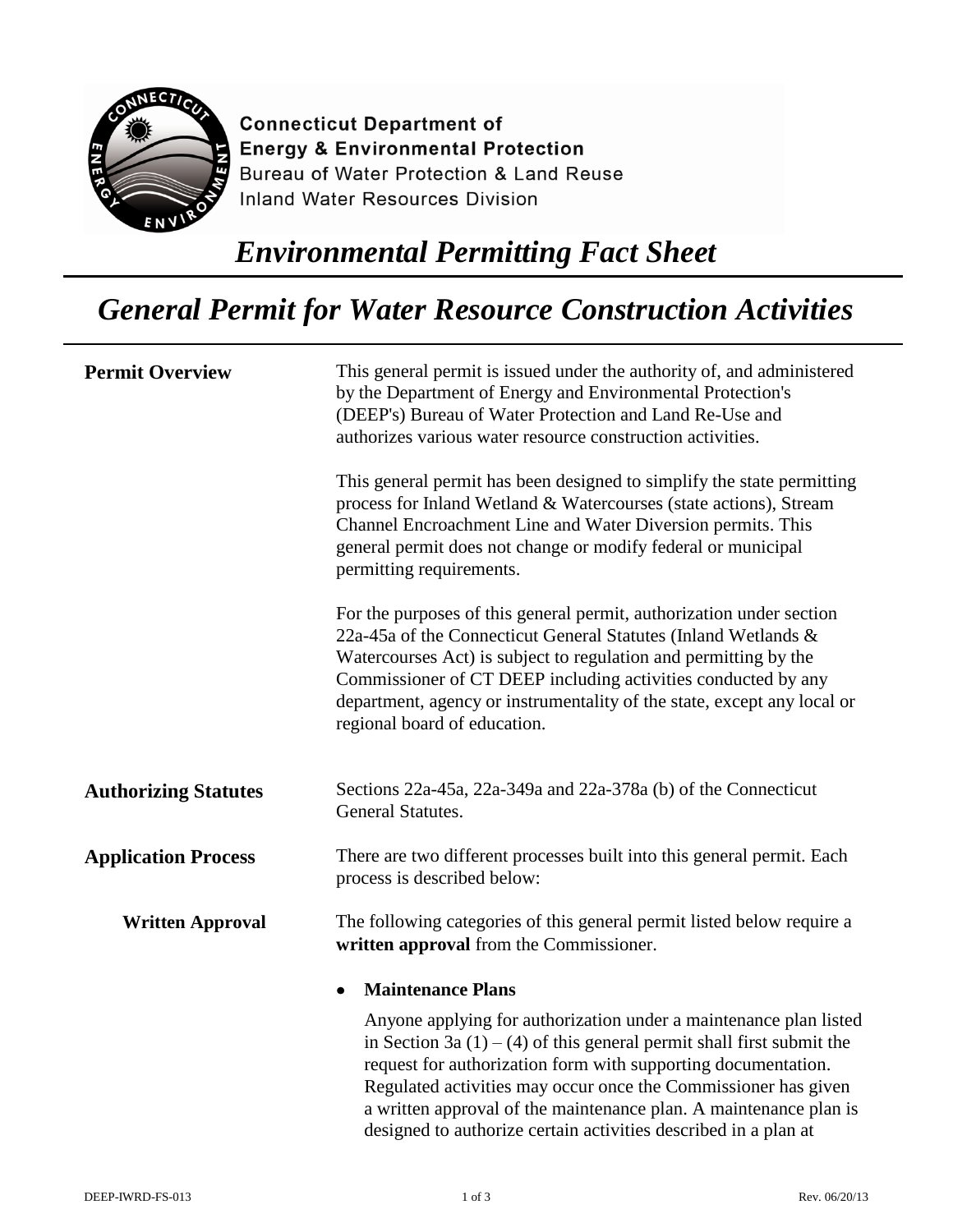|                                | multiple facilities or sites. Such maintenance plan shall describe<br>the location of any such facilities, describes in detail maintenance<br>activities to be carried out and typical design specifications and<br>plans for such activities, estimates of the quantities of material to<br>be placed or removed in connection with such maintenance<br>activities, describes procedures for disposal of excess material and<br>solid waste generated in connection with such maintenance<br>activities, and the best management practices to be implemented<br>while conducting such maintenance activities. |
|--------------------------------|----------------------------------------------------------------------------------------------------------------------------------------------------------------------------------------------------------------------------------------------------------------------------------------------------------------------------------------------------------------------------------------------------------------------------------------------------------------------------------------------------------------------------------------------------------------------------------------------------------------|
|                                | <b>Trail Construction, Infrastructure and Public Works Projects</b><br>٠                                                                                                                                                                                                                                                                                                                                                                                                                                                                                                                                       |
|                                | Anyone applying for authorization under Section 3a(5), (6) or $(7)$<br>of this general permit shall first submit the request for<br>authorization form with supporting documentation and then<br>receive written approval from the Commissioner prior to<br>conducting any regulated activity.                                                                                                                                                                                                                                                                                                                 |
| <b>Filing Only</b>             | The following categories of this general permit listed below are<br>"filing-only". The required request for authorization form is required<br>to be filed with DEEP no less than 60 days prior to the initiation of<br>any activity.                                                                                                                                                                                                                                                                                                                                                                           |
|                                | <b>Activities Authorized Under Category 1 or Category 2 of the</b><br>$\bullet$<br><b>Department of Army (US Army Corps of Engineers) General</b><br><b>Permit State of Connecticut</b>                                                                                                                                                                                                                                                                                                                                                                                                                        |
|                                | <b>Conservation Activities</b>                                                                                                                                                                                                                                                                                                                                                                                                                                                                                                                                                                                 |
| Fees                           | How much does it cost?                                                                                                                                                                                                                                                                                                                                                                                                                                                                                                                                                                                         |
|                                | \$5,000.00<br>For Categories 1-7 under Section $3(a)$ :<br>For Categories $8 \& 9$ under Section 3(a):<br>\$2,500.00                                                                                                                                                                                                                                                                                                                                                                                                                                                                                           |
|                                | <b>Note:</b> There is a fifty percent (50%) discount for filing electronically.<br>In order to file electronically, ALL supporting documents under Part<br>VII of the application must be submitted in an electronic format on a<br>CD, along with the original completed application in hard copy.<br>General permit application fees are non-refundable.                                                                                                                                                                                                                                                     |
| <b>Average Processing Time</b> | For this permit program, processing time for a typical application,<br>based upon recent experience is less than 60 days. Past performance is<br>not a guarantee of future processing timeframes. In order to increase<br>the efficiency of application processing, we recommend that you<br>utilize the <b>Inland Water Resources Division Pre-Application Guidance</b><br>process, assure that your application package is properly completed at<br>the time of submittal, and that you promptly reply to any requests for<br>information.                                                                   |